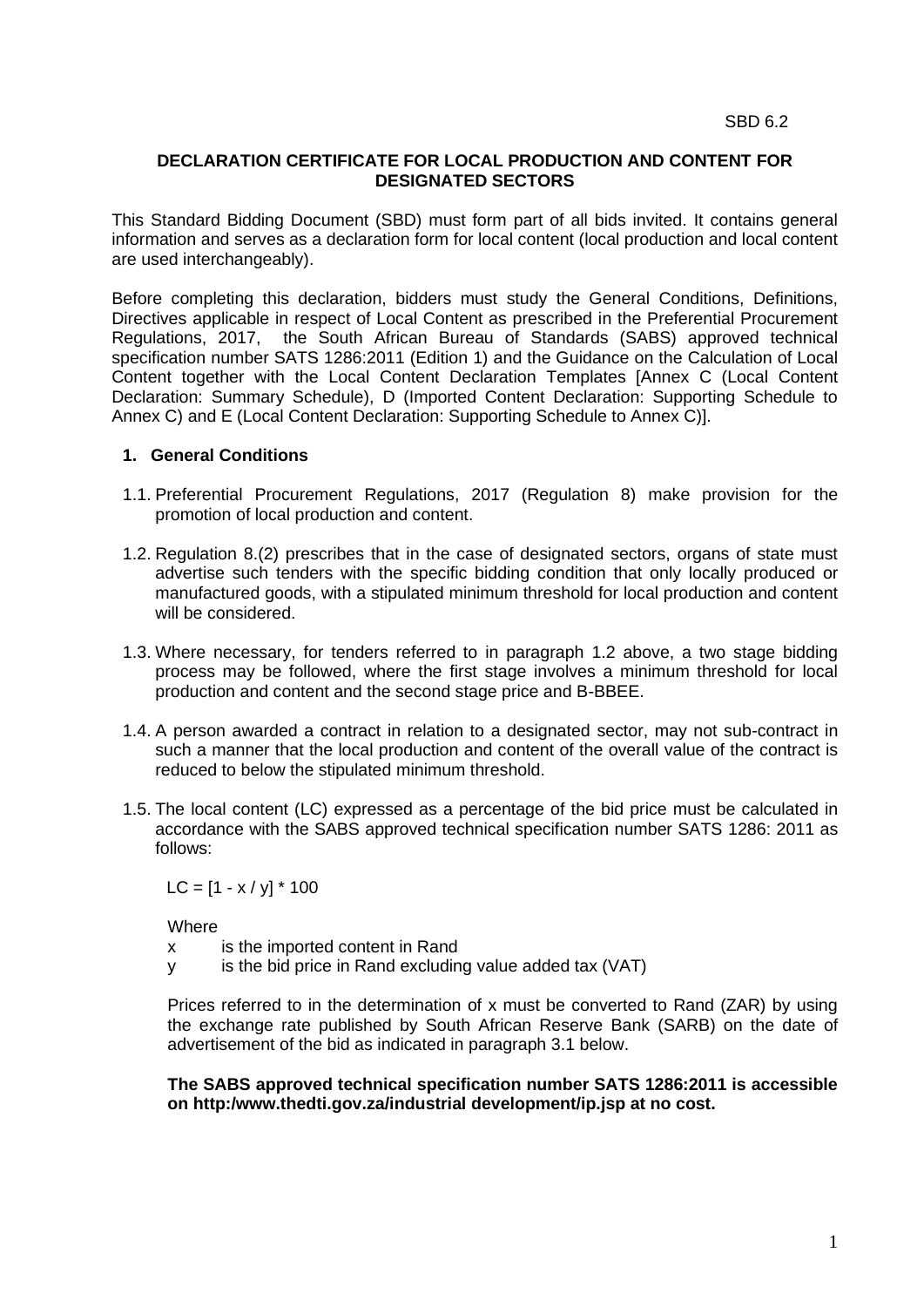- 1.6. A bid may be disqualified if this Declaration Certificate and the Annex C (Local Content Declaration: Summary Schedule) are not submitted as part of the bid documentation;
- **2. The stipulated minimum threshold(s) for local production and content (refer to Annex A of SATS 1286:2011) for this bid is/are as follows:**

| Description of services, works or goods | Stipulated minimum threshold |
|-----------------------------------------|------------------------------|
| Wood                                    | 100%                         |
| <b>Steel</b>                            | 100%                         |
| Cement                                  | 100%                         |

**3**. Does any portion of the goods or services offered have any imported content?

(*Tick applicable box*)

|--|

3..1 If yes, the rate(s) of exchange to be used in this bid to calculate the local content as prescribed in paragraph 1.5 of the general conditions must be the rate(s) published by SARB for the specific currency on the date of advertisement of the bid.

The relevant rates of exchange information is accessible on [www.resbank.co.za](http://www.resbank.co.za/)

Indicate the rate(s) of exchange against the appropriate currency in the table below (refer to Annex A of SATS 1286:2011):

| <b>Currency</b>  | <b>Rates of exchange</b> |
|------------------|--------------------------|
| <b>US Dollar</b> |                          |
| Pound Sterling   |                          |
| Euro             |                          |
| Yen              |                          |
| Other            |                          |

NB: Bidders must submit proof of the SARB rate (s) of exchange used.

**4.** Where, after the award of a bid, challenges are experienced in meeting the stipulated minimum threshold for local content the dti must be informed accordingly in order for the dti to verify and in consultation with the AO/AA provide directives in this regard.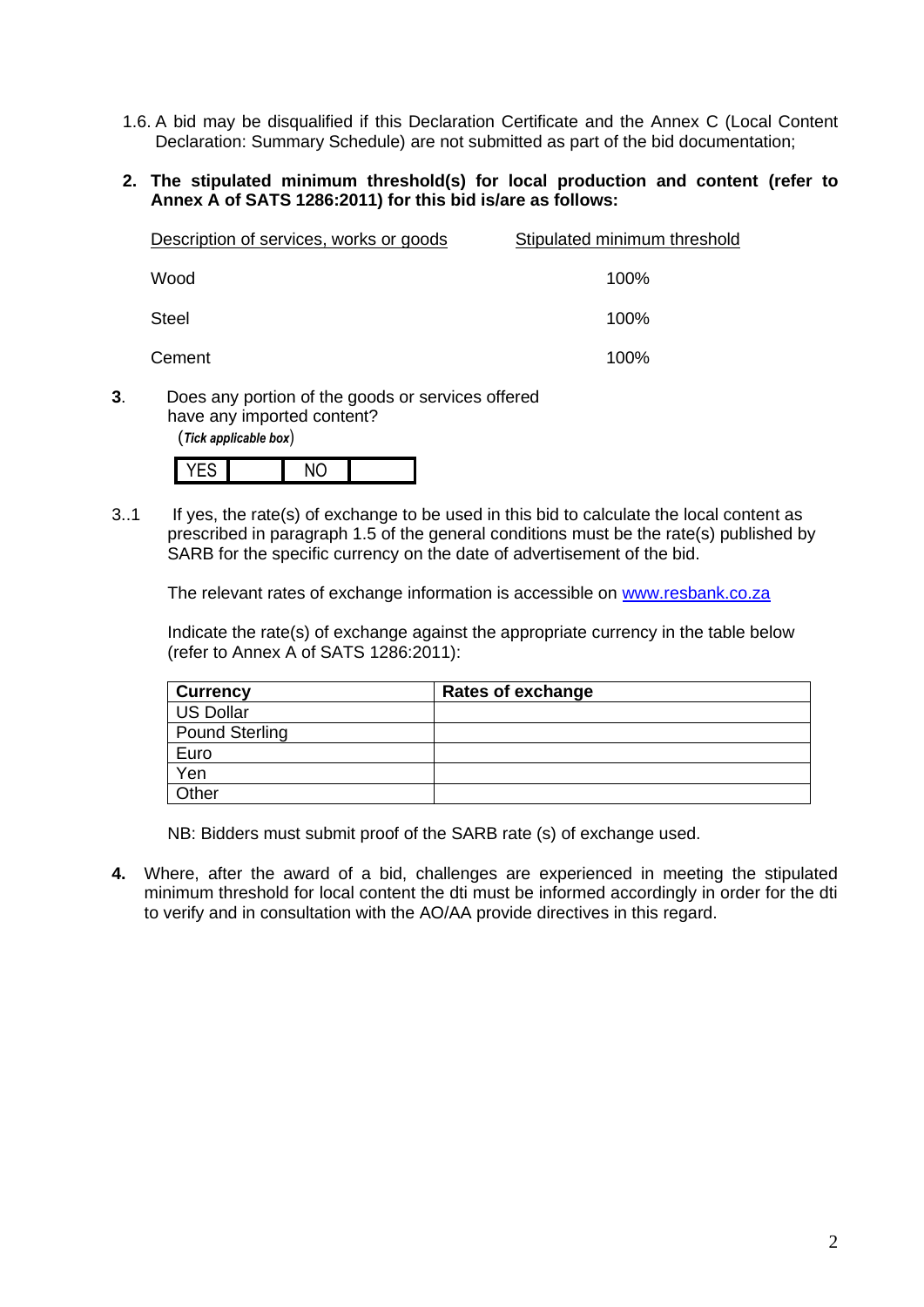## **LOCAL CONTENT DECLARATION (REFER TO ANNEX B OF SATS 1286:2011)**

**LOCAL CONTENT DECLARATION BY CHIEF FINANCIAL OFFICER OR OTHER LEGALLY RESPONSIBLE PERSON NOMINATED IN WRITING BY THE CHIEF EXECUTIVE OR SENIOR MEMBER/PERSON WITH MANAGEMENT RESPONSIBILITY (CLOSE CORPORATION, PARTNERSHIP OR INDIVIDUAL)** 

**IN RESPECT OF BID NO.** WCNCB 09/06/2022

**ISSUED BY**: (Procurement Authority / Name of Institution):

.........................................................................................................................

NB

- 1 The obligation to complete, duly sign and submit this declaration cannot be transferred to an external authorized representative, auditor or any other third party acting on behalf of the bidder.
- 2 Guidance on the Calculation of Local Content together with Local Content Declaration Templates (Annex C, D and E) is accessible on [http://www.thedti.gov.za/industrial\\_development/ip.jsp.](http://www.thedti.gov.za/industrial_development/ip.jsp) Bidders should first complete Declaration D. After completing Declaration D, bidders should complete Declaration E and then consolidate the information on Declaration C. **Declaration C should be submitted with the bid documentation at the closing date and time of the bid in order to substantiate the declaration made in paragraph (c) below.** Declarations D and E should be kept by the bidders for verification purposes for a period of at least 5 years. The successful bidder is required to continuously update Declarations C, D and E with the actual values for the duration of the contract.

| entity), the following: |  |
|-------------------------|--|

- (a) The facts contained herein are within my own personal knowledge.
- (b) I have satisfied myself that:
	- (i) the goods/services/works to be delivered in terms of the above-specified bid comply with the minimum local content requirements as specified in the bid, and as measured in terms of SATS 1286:2011; and
- (c) The local content percentage (%) indicated below has been calculated using the formula given in clause 3 of SATS 1286:2011, the rates of exchange indicated in paragraph 3.1 above and the information contained in Declaration D and E which has been consolidated in Declaration C:

| Bid price, excluding VAT (y)                                       |  |
|--------------------------------------------------------------------|--|
| Imported content (x), as calculated in terms of SATS 1286:2011     |  |
| Stipulated minimum threshold for local content (paragraph 3 above) |  |
| Local content %, as calculated in terms of SATS 1286:2011          |  |

**If the bid is for more than one product, the local content percentages for each product contained in Declaration C shall be used instead of the table above.**